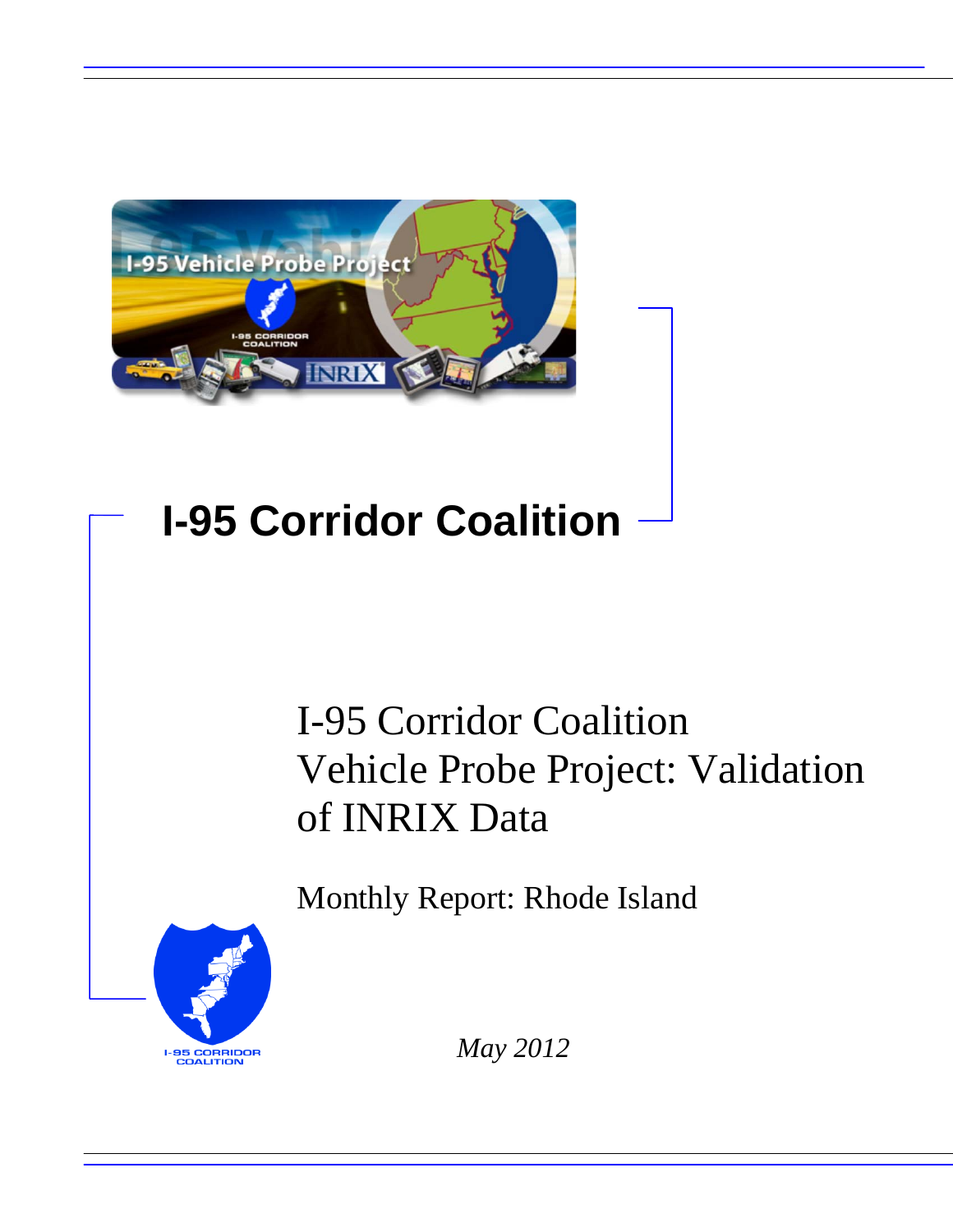# **I-95 CORRIDOR COALITION VEHICLE PROBE PROJECT VALIDATION OF DATA QUALITY**

# **APRIL 2012**

# *Monthly Report*

*Prepared for:*

I-95 Corridor Coalition

*Sponsored by:*

I-95 Corridor Coalition

*Prepared by:*

Ali Haghani, Masoud Hamedi, Kaveh Farokhi Sadabadi, Kiavash Parvan, Yang Lu University of Maryland, College Park

#### *Acknowledgements:*

The research team would like to express its gratitude for the assistance it received from the state highway officials in Rhode Island Department of Transportation (RIDOT) during the course of this study. Their effort was instrumental during the data collection phase of the project. This report would not have been completed without their help.

*May 2012*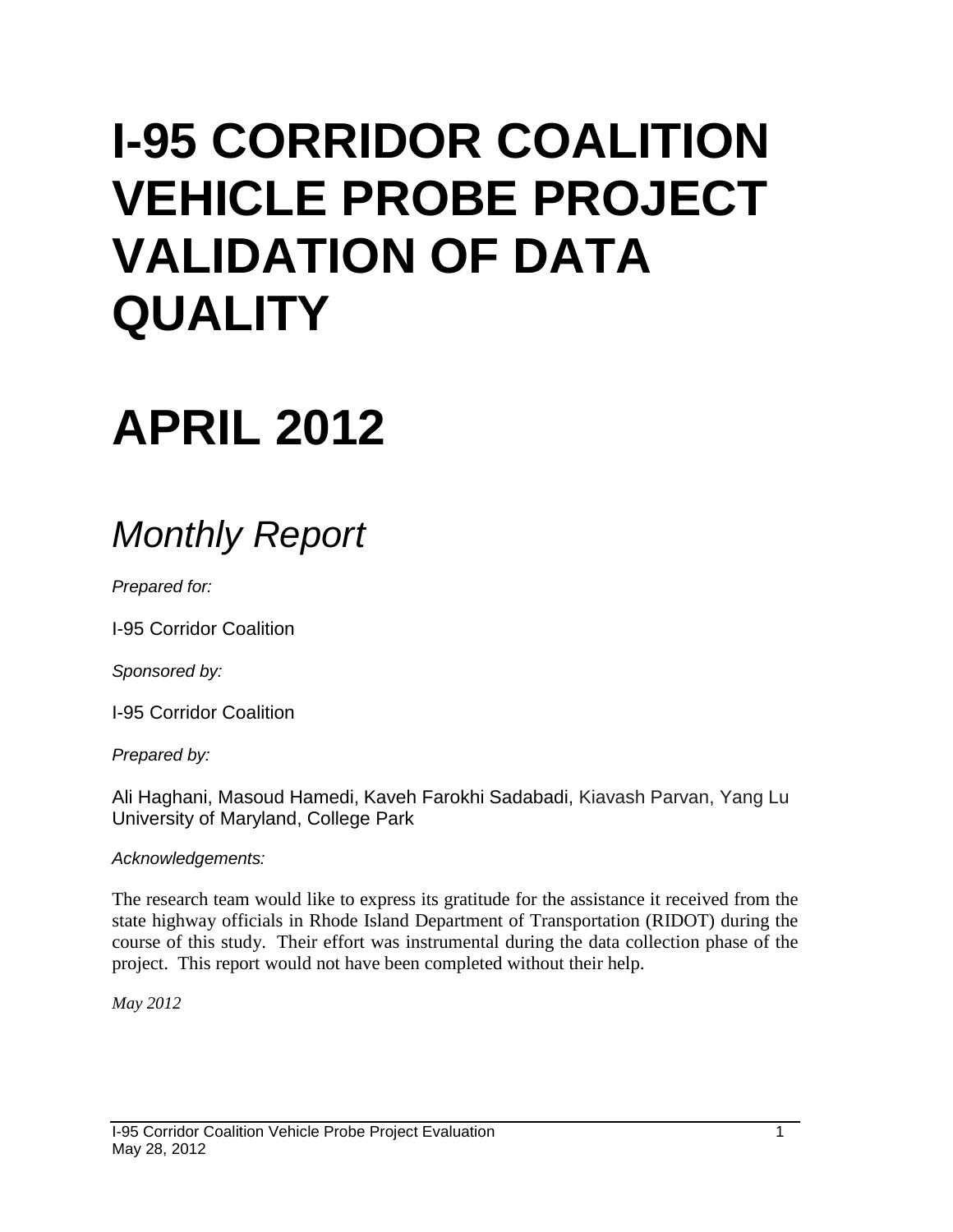# **Evaluation Results for the State of Rhode Island**

## *Executive Summary*

The data from the Vehicle Probe Project is validated using Bluetooth<sup>TM</sup> Traffic Monitoring (BTM) technology on a near monthly basis. Travel time samples were collected in Rhode Island along approximately 25 freeway miles from Monday, April 2, 2012 through Saturday, April 14, 2012. BTMs sensor were deployed on the beginning and ending points of ten different segments along I-95 corridor in Rhode Island. Specifically, the study area stretches from I-95 exit 1 (RI-3) in the south (Washington County) to I-95 exit 16 (RI-10) in the north (Providence County). Travel time data was collected for both directions along the freeway with the assistance of Rhode Island Department of Transportation (RIDOT) personnel. The dataset collected represents approximately 1076 hours of observations along 10 freeway segments, totaling approximately 25 miles.

ES Table 1 summarizes the results of the comparison between the validation data and the INRIX data for freeway segments during the above noted periods. As shown, the average absolute speed error (AASE) and Speed Error Bias (SEB) were within specification for all speed bins. Even when errors are measured against the mean (rather than the SEM band) the data meets contract specifications for the AASE in all speed bins.

|                                                                                                   | <b>Absolute Speed Error</b><br>( |                         | <b>Speed Error Bias</b><br>$(<5$ mph $)$ |                         | Number of           | Hours of           |  |  |  |
|---------------------------------------------------------------------------------------------------|----------------------------------|-------------------------|------------------------------------------|-------------------------|---------------------|--------------------|--|--|--|
| <b>Speed Bin</b>                                                                                  | Comparison<br>with SEM Band      | Comparison<br>with Mean | Comparison<br>with SEM Band              | Comparison<br>with Mean | 5 Minute<br>Samples | Data<br>Collection |  |  |  |
| 0-30 MPH                                                                                          | 4.2                              | 5.2                     | 2.8                                      | 2.9                     | 29                  | 2.4                |  |  |  |
| 30-45 MPH                                                                                         | 7.8                              | 10.0                    | 4.9                                      | 5.9                     | 116                 | 9.7                |  |  |  |
| 45-60 MPH                                                                                         | 2.5                              | $5.5^{\circ}$           | 2.1                                      | 5.0                     | 1008                | 84.0               |  |  |  |
| $>60$ MPH                                                                                         | 1.2                              | 3.5                     | $-0.7$                                   | $-1.5$                  | 11758               | 979.8              |  |  |  |
| All Speeds                                                                                        | 1.4                              | 3.7                     | $-0.4$                                   | $-0.9$                  | 12911               | 1075.9             |  |  |  |
| Based upon data collected from April 2nd, 2012 through April 14, 2012 across 25 miles of roadway. |                                  |                         |                                          |                         |                     |                    |  |  |  |

As part of the on-going validation process, vehicle probe data from each state is validated on a rotating basis. This is the first time that data has been validated in Rhode Island. As additional validation is performed, a summary of the cumulative validation effort will be provided.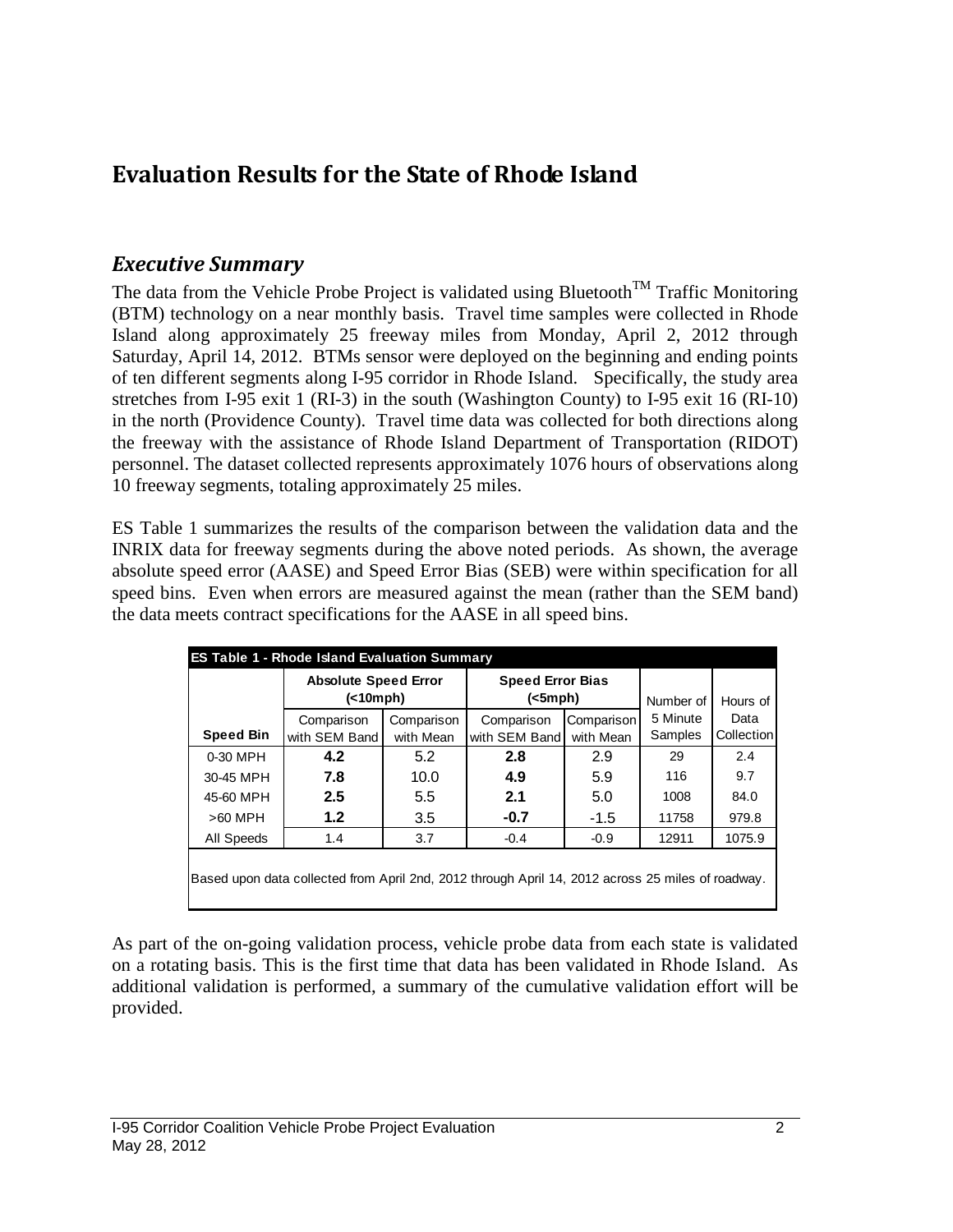# *Data Collection*

The data from the Vehicle Probe Project is validated using Bluetooth<sup>TM</sup> Traffic Monitoring (BTM) technology on a near monthly basis. BTMs sensor were deployed on the beginning and ending points of ten segments along I-95 corridor in Rhode Island. The study area stretches from I-95 exit 1 (RI-3) in the south to I-95 exit 16 (RI-10) in the north. Travel time data was collected for both directions along the freeway. The data was collected between April 2, 2012 and April 14, 2012 with the assistance of Rhode Island Department of Transportation (RIDOT) personnel. This round of data collections in Rhode Island was designed to capture the traffic data on a sample of freeways. Segment locations are chosen with a high-likelihood of observing recurrent and non-recurrent congestions during peak or off-peak periods.

Figure 1 presents an overview snapshot of the roadway segments over which Bluetooth sensors were deployed along the I-95 corridor in Rhode Island. Blue segments represent freeway segments selected for analysis.



**Figure 1** — Locations of all segments selected for analysis in Rhode Island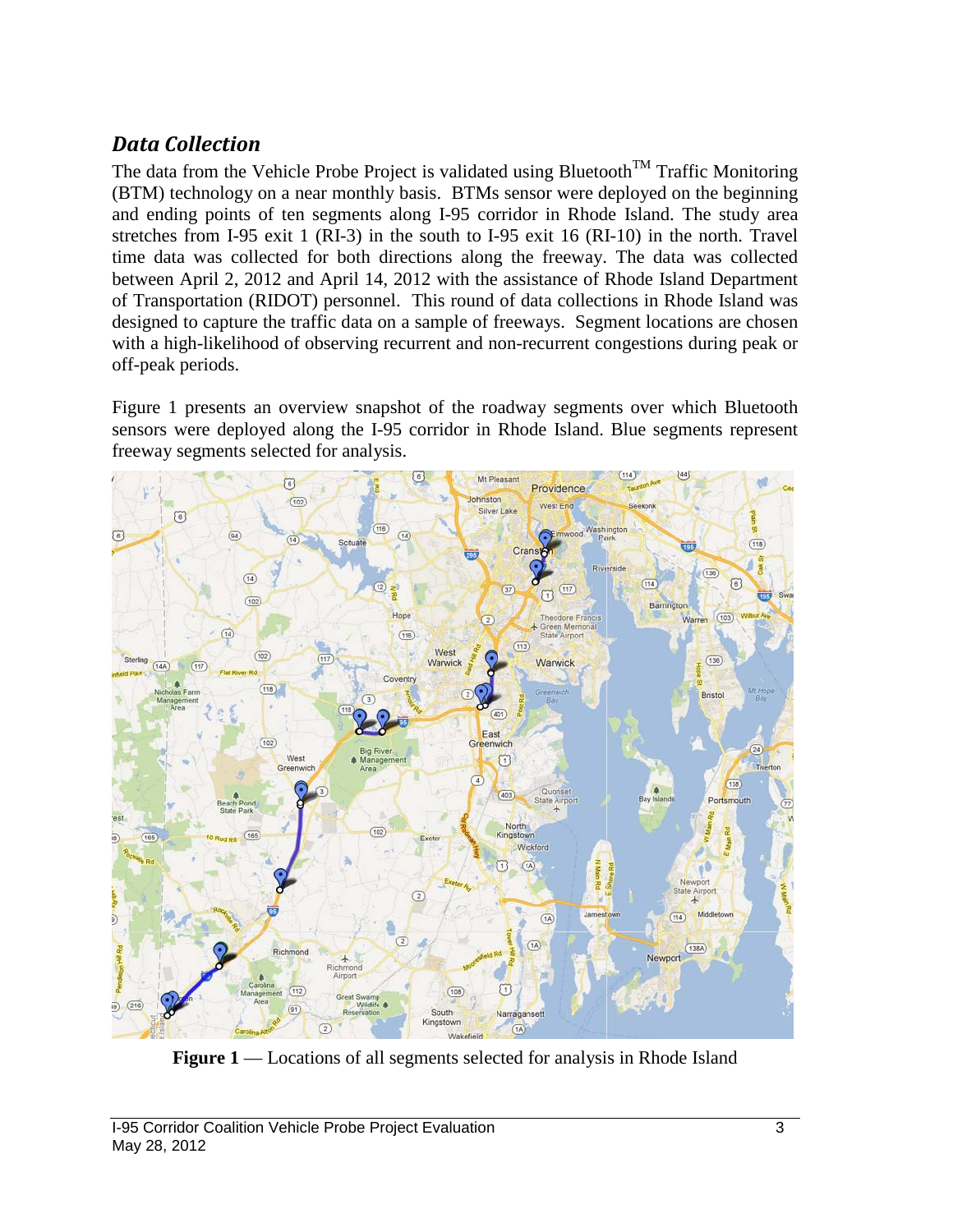#### **TMC segments selected for validation in Rhode Island**

Table 1 presents a list of data collection segments from Rhode Island. In total, these segments cover a total length of approximately 25 freeway miles. Data collection segments are comprised of one or more Traffic Message Channel (TMC) base segments, such that total length of the data collection segment is one mile long or greater for freeways. When appropriate, consecutive TMC segments are combined to form a data collection segment longer than one mile. The results of validation performed on ten freeway segments are included in this report. Table 1 contains summary information on each data collection segment. The latitude/longitude coordinates of the locations at which the Bluetooth sensors were deployed throughout the state of Rhode Island are provided in Table 1 as well as an active map link to view the data collection segment in detail. Click on the map link to see a detailed map for the respective data collection segment. It should be noted that the configuration of test segments is often such that the endpoint of one segment coincides with the start point of the next segment, so that one Bluetooth sensor covers both data collection segments.

Table 1 also provides data on the precise length of the TMCs comprising the test segment as compared to the measured length between Bluetooth<sup>TM</sup> Traffic Monitoring (BTM) sensors placed on the roadway. Details of the algorithm used to estimate equivalent path travel times based on INRIX data feeds for individual data collection segments are provided in a separate report. This algorithm finds an equivalent INRIX travel time (and therefore travel speed) corresponding to each sample BTM travel time observation on the test segment of interest.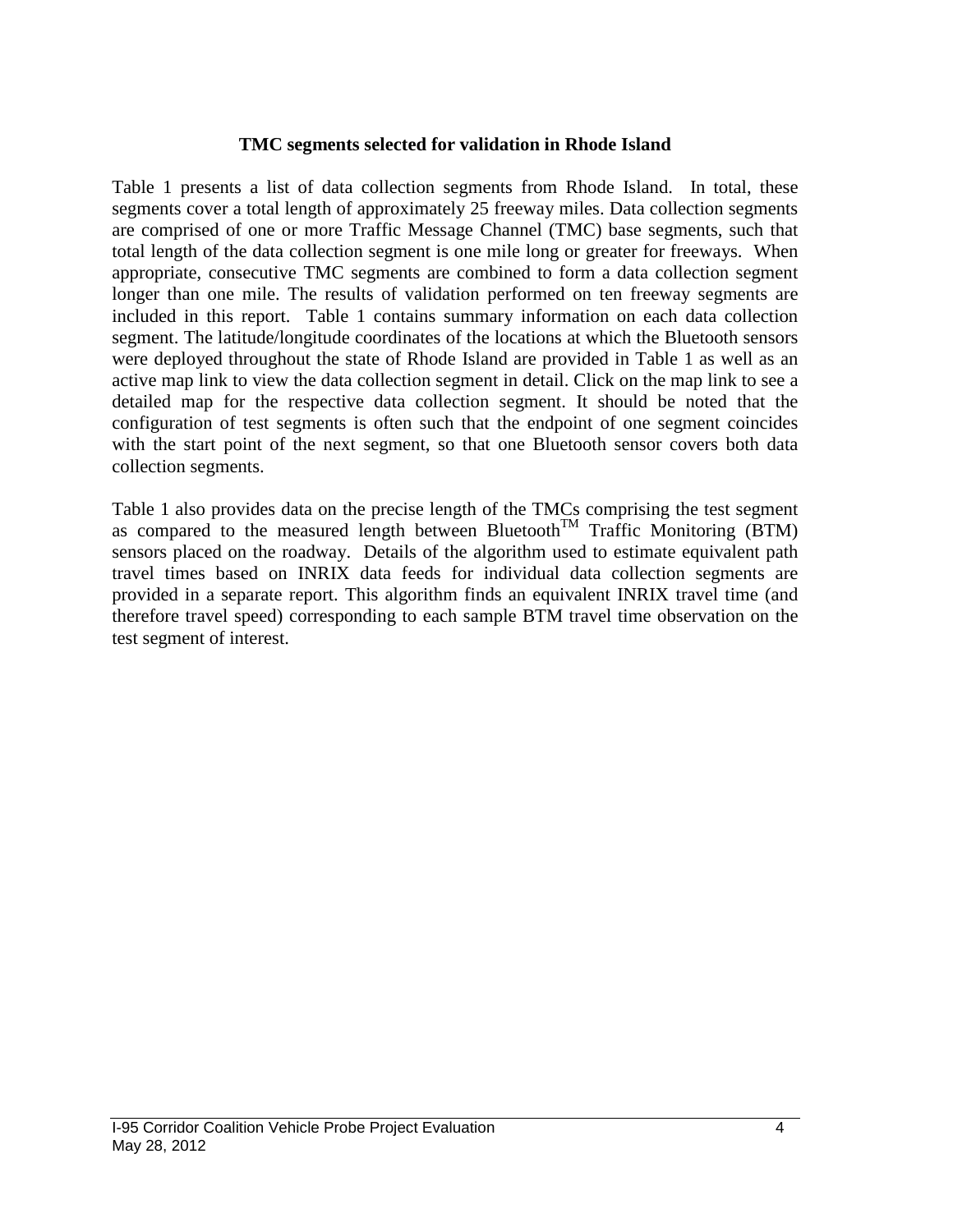| <b>SEGMENT</b>  | <b>DESCRIPTION</b> |              |                              | <b>TMC CODES</b> |              | Deployment                |                          |
|-----------------|--------------------|--------------|------------------------------|------------------|--------------|---------------------------|--------------------------|
| (Map Link)      | Highway            | <b>State</b> | Starting at                  | <b>Begin</b>     | Number       | Begin Lat/Lon             | Length                   |
|                 | Direction          | County       | Ending at                    | End              | Length       | End Lat/Lon               | % Diff                   |
| <b>FREEWAYS</b> |                    |              |                              |                  |              |                           | All Lengths in Miles     |
| F1              | $I-95$             | Rhode Island | Woodville Alton Rd/Exit 2    | 129+04681        | 1            | 41.450614<br>-71.782191   | 3.29                     |
| $(129+04681)$   | NB                 | Washington   | RI-3/Exit 1                  | 129+04681        | 3.4          | 41.484294<br>-71.735865   | $-2.14%$                 |
| F2              | $I-95$             | Rhode Island | RI-102/Exit 5                | 129+04684        | 1            | $-71.678647$<br>41.53796  | 4.50                     |
| $(129+04684)$   | NB                 | Kent         | RI-3/Exit 4                  | 129+04684        | 4.3          | 41.597995<br>-71.658947   | 4.00%                    |
| F3              | $I-95$             | Rhode Island | Hopkins Hill Rd/Exit 6A      | 129+04686        | 1            | 41.650638<br>$-71.603252$ | 1.13                     |
| $(129+04686)$   | NB                 | Kent         | RI-3/Exit 6                  | 129+04686        | 1.1          | -71.581402<br>41.650474   | $-1.12%$                 |
| F <sub>4</sub>  | $I-95$             | Rhode Island | RI-117/Centerville Rd/Exit 9 | 129+04690        | $\mathbf{1}$ | 41.669079<br>-71.482784   | 1.82                     |
| $(129 + 04690)$ | NB                 | Kent         | RI-4/Exit 9                  | $129+04690$      | 1.7          | 41.692753<br>-71.476723   | 5.45%                    |
| F <sub>5</sub>  | $I-95$             | Rhode Island | RI-10/Exit 16                | 129+04696        | $\mathbf{1}$ | 41.757486<br>-71.434012   | 1.44                     |
| $(129+04696)$   | NB                 | Providence   | Jefferson Blvd/Exit 15       | 129+04696        | 1.5          | 41.778814<br>$-71.425466$ | $-6.51%$                 |
| F <sub>6</sub>  | $I-95$             | Rhode Island | Jefferson Blvd/Exit 15       | 129-04695        | $\mathbf{1}$ | 41.776818<br>$-71.42643$  | 1.58                     |
| $(129 - 04695)$ | <b>SB</b>          | Kent         | RI-10/Exit 16                | 129-04695        | 1.4          | -71.434774<br>41.756973   | 9.61%                    |
| F7              | $I-95$             | Rhode Island | RI-4/Exit 9                  | 129-04689        | 1            | 41.692001<br>-71.477234   | 1.88                     |
| $(129 - 04689)$ | <b>SB</b>          | Kent         | RI-117/Centerville Rd/Exit 9 | 129-04689        | 1.9          | 41.668329<br>-71.487449   | 0.03%                    |
| F8              | $I-95$             | Rhode Island | RI-3/Exit 6                  | 129-04685        | $\mathbf{1}$ | -71.579907<br>41.651095   | 1.31                     |
| $(129 - 04685)$ | <b>SB</b>          | Kent         | Hopkins Hill Rd/Exit 6A      | 129-04685        | 1.2          | 41.650781<br>$-71.603026$ | 7.82%                    |
| F <sub>9</sub>  | $I-95$             | Rhode Island | RI-3/Exit 4                  | 129-04683        | $\mathbf{1}$ | 41.600028<br>-71.658986   | 4.51                     |
| $(129 - 04683)$ | <b>SB</b>          | Washington   | RI-102/Exit 5                | 129-04683        | 4.5          | 41.537935<br>-71.678826   | 0.92%                    |
| F10             | $I-95$             | Rhode Island | RI-3/Exit 1                  | 129-04680        | 1            | -71.736501<br>41.484129   | 3.71                     |
| $(129 - 04680)$ | <b>SB</b>          | Washington   | Woodville Alton Rd/Exit 2    | 129-04680        | 3.6          | 41.448385<br>-71.786637   | 2.85%                    |
| <b>TOTALS</b>   |                    |              |                              |                  | 10           |                           | 25.17                    |
|                 |                    |              |                              |                  | 24.7         |                           | $\overline{\phantom{a}}$ |

**Table 1 Segments selected for validation in Rhode Island**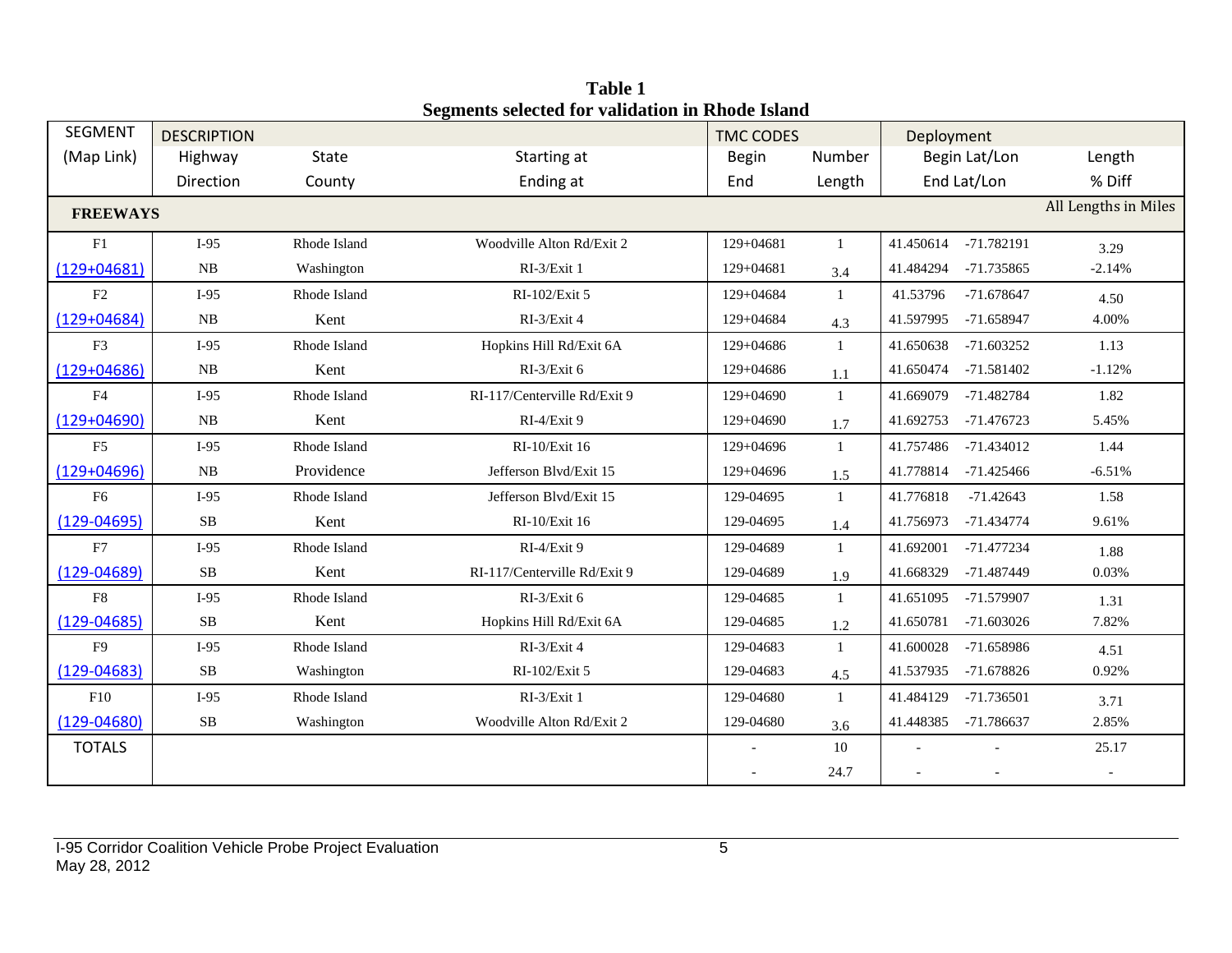# *Analysis of Freeway Results*

Table 2 summarizes the data quality measures obtained as a result of comparison between Bluetooth and all reported INRIX speeds. Specifications include the Average Absolute Speed Error (AASE) and the Speed Error Bias (SEB).

### Average Absolute Speed Error (AASE)

The AASE is defined as the mean absolute value of the difference between the mean speed reported from the VPP and the ground truth mean speed for a specified time period. The AASE is the primary accuracy metric. Based on the contract specifications, the speed data from the VPP shall have a maximum average absolute error of 10 miles per hour (MPH) in each of four speed ranges: 0-30 MPH, 30-45 MPH, 45-60 MPH, and > 60 MPH.

### Speed Error Bias (SEB)

The SEB is defined as the average speed error (not the absolute value) in each speed range. SEB is a measure of whether the speed reported in the VPP consistently under or over estimates speed as compared to ground truth speed. Based on the contract specifications, the VPP data shall have a maximum SEB of  $+/-$  5 MPH in each of speed ranges as defined above.

The results are presented as compared against the mean of the ground truth data as well as the 95<sup>th</sup> percent confidence interval for the mean, referred to as the Standard Error of the Mean (SEM) band. The SEM band takes into account any uncertainty in the ground truth speed as measured by BTM equipment due to limited samples and/or data variance. Contract specifications are assessed against the SEM band. (See the *Vehicle Probe Project: Data Use and Application Guide* for additional details on the validation process.) The AASE in the lower two speed bands have proven to be the critical specification (and most difficult) to attain, and are highlighted in Table 2. AASE below 10 MPH meet contract specifications. AASE below 5 MPH are considered exceptional quality. **As shown, the average absolute speed error (AASE) and Speed Error Bias (SEB) were within specification for all speed bins.** 

### **TABLE 2**

**Data quality measures for freeway segments greater than one mile in Rhode Island**

|              |               | <b>Data Quality Measures for</b> |            |             |                |                   |
|--------------|---------------|----------------------------------|------------|-------------|----------------|-------------------|
|              | 1.96 SEM Band |                                  |            | <b>Mean</b> |                |                   |
|              | <b>SEB</b>    | <b>AASE</b>                      |            |             |                |                   |
|              | $<$ 5 mph     | $<$ 10 mph                       | <b>SEB</b> | <b>AASE</b> | No. of 5       | Hours of          |
| <b>SPEED</b> | (contract)    |                                  |            |             | <b>Minute</b>  | Data              |
| BIN          |               | specifications)                  |            |             | <b>Samples</b> | <b>Collection</b> |
| $0 - 30$     | 2.8           | 4.2                              | 2.9        | 5.2         | 29             | $2^*$             |
| $30 - 45$    | 4.9           | 7.8                              | 5.9        | 10.0        | 116            | $10^*$            |
| $45 - 60$    | 2.1           | 2.5                              | 5.0        | 5.5         | 1008           | 84                |
| $60+$        | $-0.7$        | 1.2                              | $-1.5$     | 3.5         | 11758          | 980               |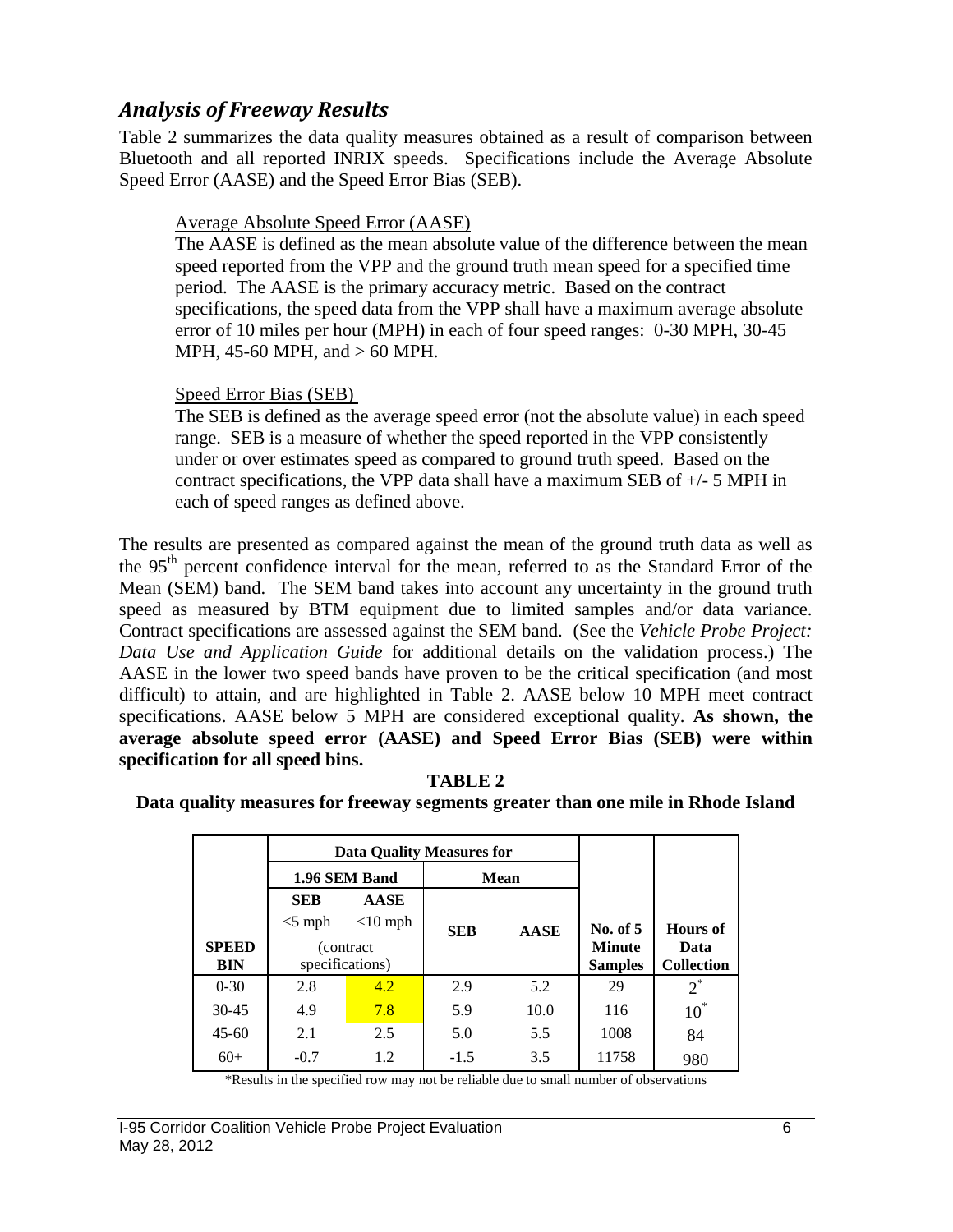Table 3 shows the percentage of the time INRIX data falls within 5 mph of the SEM band and the mean for each speed bin for all freeway data segments in Rhode Island.

|                            | 1.96 SEM Band                                                                                                        |     | Mean                                      |                                                     |                |  |
|----------------------------|----------------------------------------------------------------------------------------------------------------------|-----|-------------------------------------------|-----------------------------------------------------|----------------|--|
| <b>SPEED</b><br><b>BIN</b> | <b>Percentage</b><br><b>Percentage</b><br>falling<br>falling<br>inside the<br>within 5<br>mph of the<br>band<br>band |     | <b>Percentage</b><br>equal to the<br>mean | <b>Percentage</b><br>within 5<br>mph of the<br>mean | No. of<br>Obs. |  |
| $0 - 30$                   | 24%                                                                                                                  | 69% | $0\%$                                     | 66%                                                 | $29*$          |  |
| $30 - 45$                  | 7%                                                                                                                   | 37% | 0%                                        | 25%                                                 | 116            |  |
| $45 - 60$                  | 32%                                                                                                                  | 85% | 0%                                        | 53%                                                 | 1008           |  |
| $60+$                      | 58%                                                                                                                  | 93% | 0%                                        | 75%                                                 | 11758          |  |

#### **Table 3 Percent observations meeting data quality criteria for freeway segments greater than one mile in Rhode Island**

\*Results in the specified row may not be reliable due to small number of observations

The Score metric in the VPP data provides an indication on whether speed data is based on real-time information or relies primarily on historical data. Three discrete values correspond to:

- "30" high confidence, based on real-time time data for that specific segment
- "20" medium confidence, based on real-time data across multiple segments and/or based on a combination of expected and real-time data
- "10" low confidence, based primarily on historical data

Score less than "30" is an indication of reliance on some type of historical data or averaging of data across a broad geographic area. Table 4 presents AASE and SEB data on reported INRIX speeds with a score less than 25, greater than or equal to 25, and for all Score values. (Note that although Score is a discrete value of 10, 20, or 30 for any given TMC segment at a given time, aggregating the data from multiple TMC segments over time creates rational values of Score between 10 and 30.)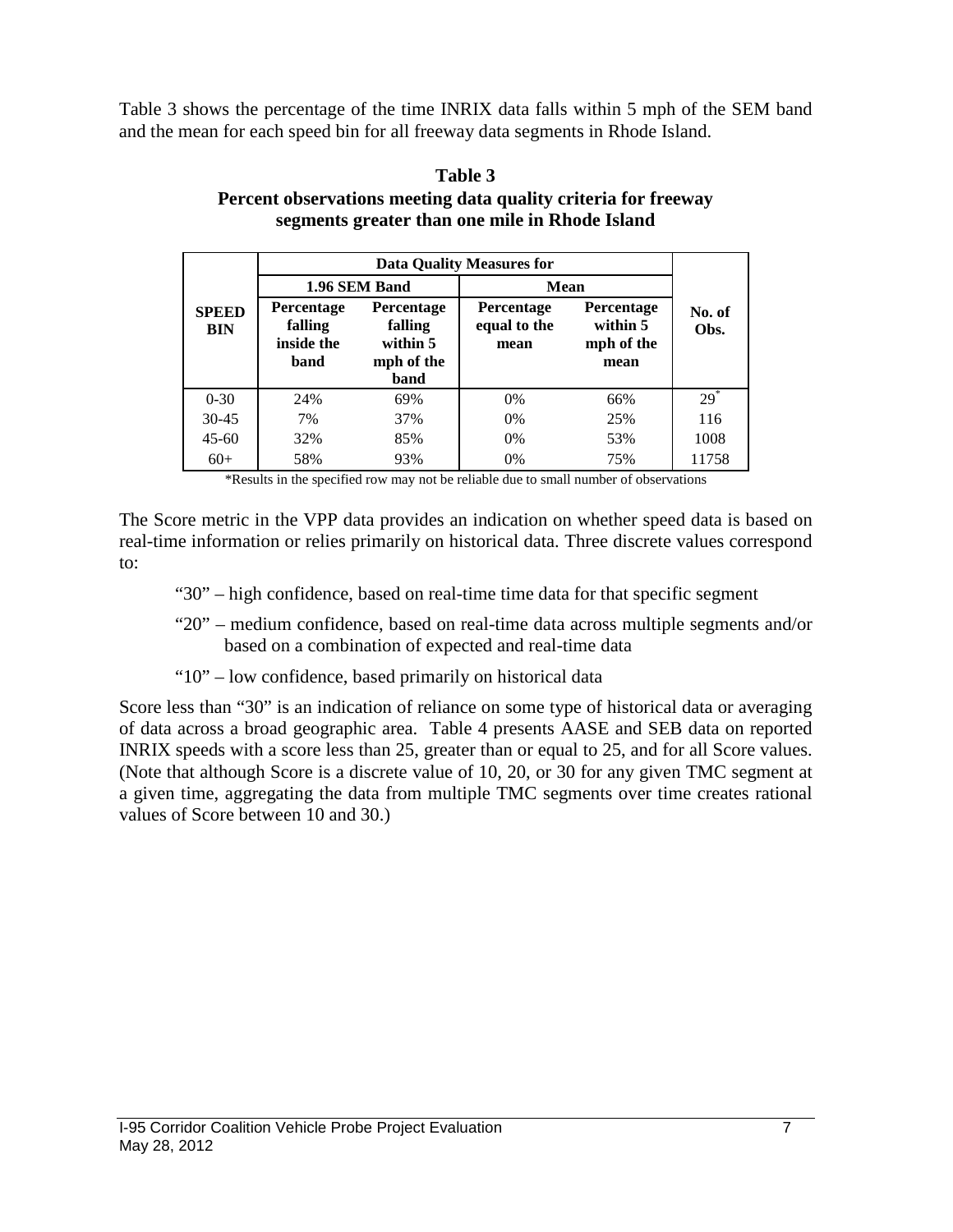|                            |              | <b>Data Quality Measures for</b>            |                                                            |                                             |                                                     |                |  |  |
|----------------------------|--------------|---------------------------------------------|------------------------------------------------------------|---------------------------------------------|-----------------------------------------------------|----------------|--|--|
|                            |              |                                             | 1.96 SEM Band                                              |                                             | <b>Mean</b>                                         |                |  |  |
| <b>SPEED</b><br><b>BIN</b> | <b>SCORE</b> | <b>Speed</b><br><b>Error</b><br><b>Bias</b> | Average<br><b>Absolute</b><br><b>Speed</b><br><b>Error</b> | <b>Speed</b><br><b>Error</b><br><b>Bias</b> | Average<br><b>Absolute</b><br><b>Speed</b><br>Error | No. of<br>Obs. |  |  |
| $0 - 30$                   | < 25         |                                             |                                                            |                                             |                                                     | $\mathbf{0}$   |  |  |
|                            | $>= 25$      | 2.8                                         | 4.2                                                        | 2.9                                         | 5.2                                                 | $29^*$         |  |  |
|                            | <b>ALL</b>   | 2.8                                         | 4.2                                                        | 2.9                                         | 5.2                                                 | $29^*$         |  |  |
| 30-45                      | < 25         |                                             |                                                            |                                             |                                                     | $\Omega$       |  |  |
|                            | $>= 25$      | 4.9                                         | 7.8                                                        | 5.9                                         | 10.0                                                | 116            |  |  |
|                            | ALL          | 4.9                                         | 7.8                                                        | 5.9                                         | 10.0                                                | 116            |  |  |
| $45 - 60$                  | < 25         | 0.6                                         | 0.6                                                        | 3.1                                         | 3.1                                                 | 39             |  |  |
|                            | $>= 25$      | 2.1                                         | 2.6                                                        | 5.0                                         | 5.6                                                 | 969            |  |  |
|                            | <b>ALL</b>   | 2.1                                         | 2.5                                                        | 5.0                                         | 5.5                                                 | 1008           |  |  |
| $60+$                      | < 25         | $-1.4$                                      | 1.4                                                        | $-3.9$                                      | 4.4                                                 | 268            |  |  |
|                            | $>= 25$      | $-0.6$                                      | 1.2                                                        | $-1.5$                                      | 3.5                                                 | 11490          |  |  |
|                            | ALL          | $-0.7$                                      | 1.2                                                        | $-1.5$                                      | 3.5                                                 | 11758          |  |  |

**Table 4 Data quality measures by Score Value for INRIX speed data on freeway segment in Rhode Island**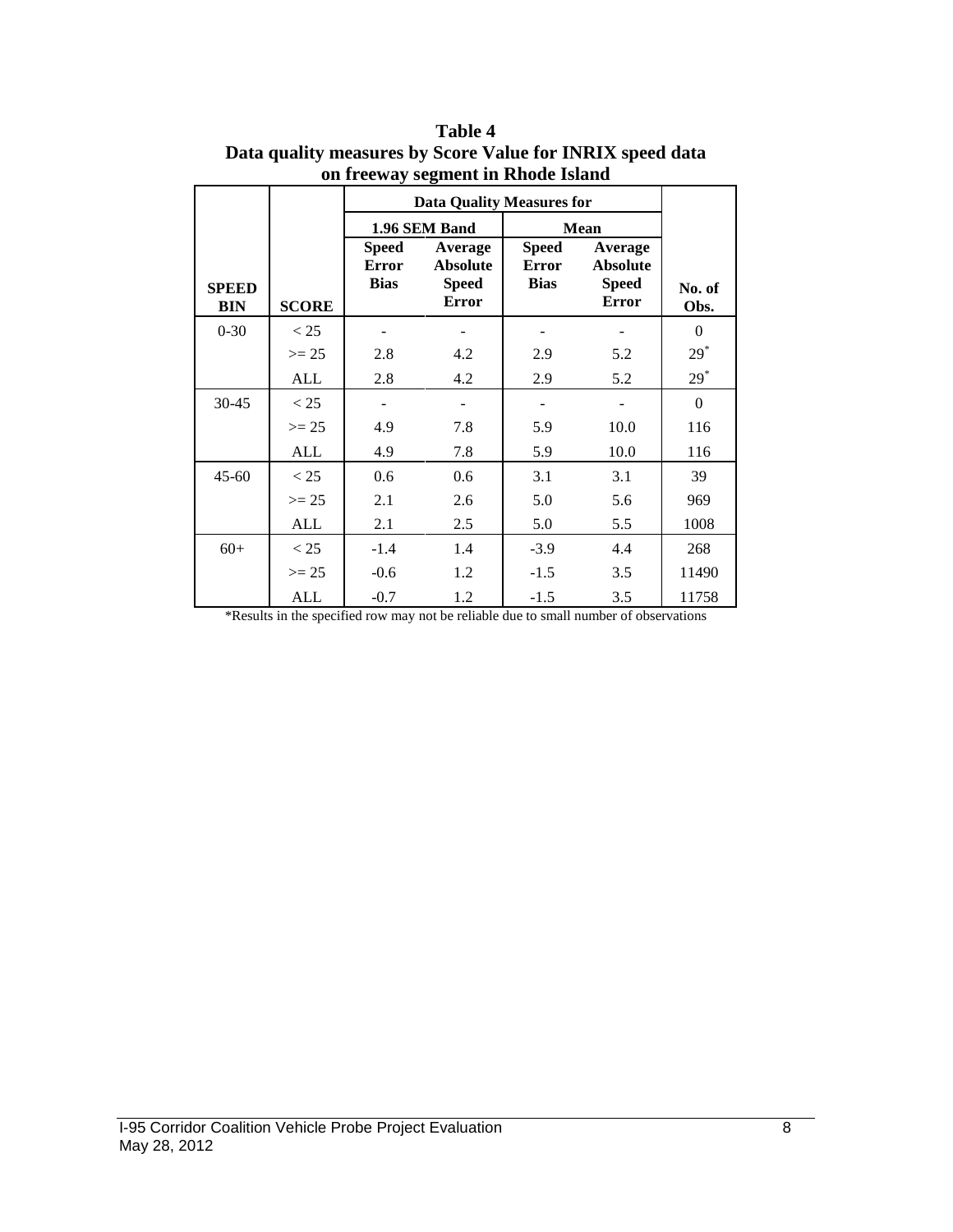Tables 5 and 6 present detailed data for individual TMC segments in Rhode Island in a similar format as Tables 2 and 3, respectively. Note that for some segments and in some speed bins the comparison results may not be reliable due to small number of observations.

| mile in the state of Rhode Island |                 |                              |                            |                                             |                                                            |                                             |                                                            |                  |  |
|-----------------------------------|-----------------|------------------------------|----------------------------|---------------------------------------------|------------------------------------------------------------|---------------------------------------------|------------------------------------------------------------|------------------|--|
|                                   |                 |                              |                            |                                             | <b>Data Quality Measures for</b>                           |                                             |                                                            |                  |  |
|                                   | <b>Standard</b> |                              | <b>SPEED</b><br><b>BIN</b> |                                             | 1.96 SEM Band                                              |                                             | Mean                                                       |                  |  |
| <b>TMC</b>                        | TMC<br>length   | <b>Bluetooth</b><br>distance |                            | <b>Speed</b><br><b>Error</b><br><b>Bias</b> | Average<br><b>Absolute</b><br><b>Speed</b><br><b>Error</b> | <b>Speed</b><br><b>Error</b><br><b>Bias</b> | Average<br><b>Absolute</b><br><b>Speed</b><br><b>Error</b> | No. of Obs.      |  |
|                                   |                 |                              | $0 - 30$                   | $\overline{a}$                              | $\overline{a}$                                             | $\overline{a}$                              | $\overline{a}$                                             | $\mathbf{0}$     |  |
| $129+04681$                       | 3.36            | 3.29                         | 30-45                      | Ξ.                                          | ۰.                                                         | ٠.                                          | ٠.                                                         | $\boldsymbol{0}$ |  |
|                                   |                 |                              | 45-60                      | 3.6                                         | 3.6                                                        | 8.2                                         | 8.2                                                        | $2*$             |  |
|                                   |                 |                              | $60+$                      | $-1.0$                                      | 1.3                                                        | $-2.4$                                      | 3.6                                                        | 1409             |  |
|                                   |                 |                              | $0 - 30$                   | Ξ.                                          | $\overline{a}$                                             | $\overline{a}$                              | $\overline{a}$                                             | $\Omega$         |  |
| 129+04684                         | 4.33            | 4.50                         | 30-45                      | 4.9                                         | 4.9                                                        | 23.0                                        | 23.0                                                       | $2*$             |  |
|                                   |                 |                              | $45 - 60$                  | 1.4                                         | 1.4                                                        | 7.7                                         | 7.7                                                        | 50               |  |
|                                   |                 |                              | $60+$                      | $-1.7$                                      | 1.9                                                        | $-3.3$                                      | 4.5                                                        | 1183             |  |
|                                   |                 |                              | $0 - 30$                   | $\qquad \qquad -$                           | $\overline{\phantom{a}}$                                   | $\overline{a}$                              | Щ,                                                         | $\theta$         |  |
| 129+04686                         | 1.14            | 1.13                         | 30-45                      | $\overline{\phantom{a}}$                    | $\overline{\phantom{a}}$                                   | $\overline{\phantom{a}}$                    | ٠.                                                         | $\boldsymbol{0}$ |  |
|                                   |                 |                              | $45 - 60$                  | 1.2                                         | 1.2                                                        | 6.7                                         | 6.7                                                        | $4*$             |  |
|                                   |                 |                              | $60+$                      | $-1.4$                                      | 1.6                                                        | $-3.5$                                      | 4.6                                                        | 1188             |  |
|                                   |                 |                              | $0 - 30$                   | $\sim$                                      | $\overline{a}$                                             | $\overline{a}$                              | $\sim$                                                     | $\overline{0}$   |  |
| $129+04690$                       | 1.73            | 1.82                         | 30-45                      | 11.9                                        | 11.9                                                       | 13.4                                        | 13.4                                                       | $2*$             |  |
|                                   |                 |                              | 45-60                      | 2.7                                         | 2.7                                                        | 5.6                                         | 5.7                                                        | 104              |  |
|                                   |                 |                              | $60+$                      | 0.0                                         | 0.8                                                        | $-0.2$                                      | 2.7                                                        | 1519             |  |
|                                   |                 |                              | $0 - 30$                   | 2.5                                         | 4.0                                                        | 2.5                                         | 4.9                                                        | $28*$            |  |
| 129+04696                         | 1.54            | 1.44                         | 30-45                      | 0.8                                         | 5.7                                                        | 0.7                                         | 7.4                                                        | 70               |  |
|                                   |                 |                              | $45 - 60$                  | 1.4                                         | 2.2                                                        | 3.7                                         | 4.7                                                        | 488              |  |
|                                   |                 |                              | $60+$                      | $-0.3$                                      | 1.1                                                        | $-0.7$                                      | 3.2                                                        | 1464             |  |
|                                   |                 |                              | $0 - 30$                   | 11.5                                        | 11.5                                                       | 13.3                                        | 13.3                                                       | $1*$             |  |
| 129-04680                         | 3.61            | 3.71                         | 30-45                      | 10.1                                        | 10.1                                                       | 12.9                                        | 13.4                                                       | $9*$             |  |
|                                   |                 |                              | 45-60                      | 4.2                                         | 4.2                                                        | 8.7                                         | 8.7                                                        | $8*$             |  |
|                                   |                 |                              | $60+$                      | $-0.3$                                      | 0.9                                                        | $-0.7$                                      | 3.0                                                        | 1478             |  |
|                                   |                 |                              | $0 - 30$                   | u.                                          | $\mathbb{R}^2$                                             | цц.                                         | u.                                                         | $\overline{0}$   |  |
| 129-04683                         | 4.47            | 4.51                         | 30-45                      | Ξ.                                          | $\overline{\phantom{a}}$                                   | $\overline{\phantom{a}}$                    | --                                                         | $\theta$         |  |
|                                   |                 |                              | $45 - 60$                  | 0.4                                         | 0.4                                                        | 12.3                                        | 12.3                                                       | $9*$             |  |
|                                   |                 |                              | $60+$                      | $-0.6$                                      | 1.0                                                        | $-1.5$                                      | 3.3                                                        | 906              |  |
|                                   |                 |                              | $0 - 30$                   | $\overline{a}$                              | $\overline{a}$                                             | $\overline{a}$                              | $\overline{a}$                                             | $\mathbf{0}$     |  |
| 129-04685                         | 1.22            | 1.31                         | 30-45                      | $\overline{\phantom{a}}$                    | ۰.                                                         | $\overline{\phantom{a}}$                    | $\overline{\phantom{a}}$                                   | $\boldsymbol{0}$ |  |
|                                   |                 |                              | 45-60                      | 3.6                                         | 3.6                                                        | 12.2                                        | 12.2                                                       | $3*$             |  |
|                                   |                 |                              | $60+$                      | $-1.7$                                      | 1.9                                                        | $-4.0$                                      | 4.9                                                        | 981              |  |
|                                   |                 |                              | $0 - 30$                   | ц.                                          | $\mathbb{Z}^2$                                             | цц.                                         | u.                                                         | $\mathbf{0}$     |  |
| 129-04689                         | 1.88            | 1.88                         | 30-45                      | 15.6                                        | 15.6                                                       | 18.4                                        | 18.4                                                       | $5^*$            |  |
|                                   |                 |                              | $45 - 60$                  | 4.0                                         | 4.0                                                        | 6.7                                         | 6.7                                                        | 90               |  |
|                                   |                 |                              | $60+$                      | 0.5                                         | 0.8                                                        | 1.1                                         | 2.4                                                        | 962              |  |

**Table 5 Data quality measures for individual freeway validation segments greater than one**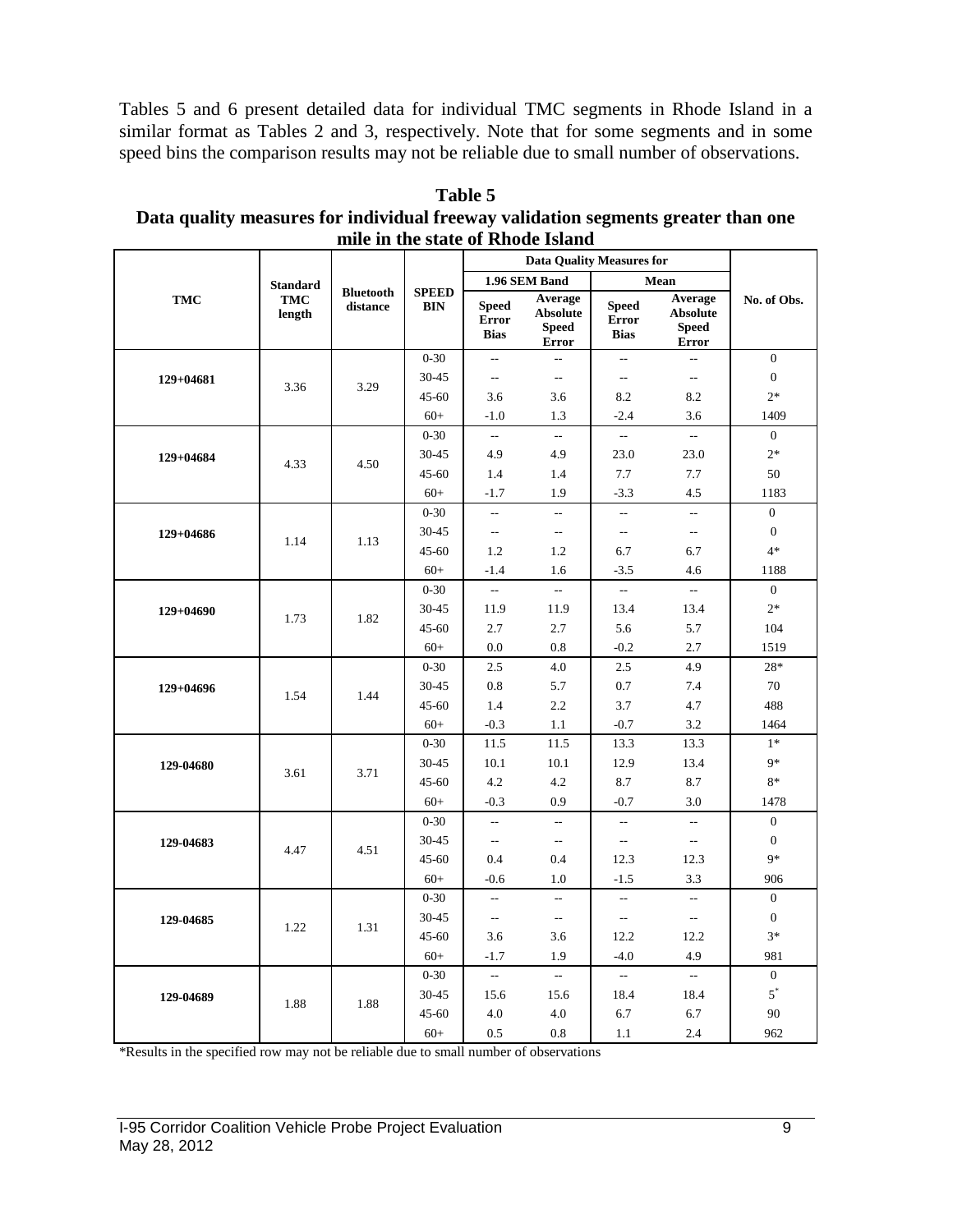#### **Table 5 (Cont'd) Data quality measures for individual freeway validation segments greater than one mile in the state of Rhode Island**

|           |                 | <b>Bluetooth</b><br>distance | <b>SPEED</b><br><b>BIN</b> |                                             |                                              |                                             |                                              |                |
|-----------|-----------------|------------------------------|----------------------------|---------------------------------------------|----------------------------------------------|---------------------------------------------|----------------------------------------------|----------------|
|           | <b>Standard</b> |                              |                            | 1.96 SEM Band                               |                                              | Mean                                        |                                              |                |
| TMC       | TMC<br>length   |                              |                            | <b>Speed</b><br><b>Error</b><br><b>Bias</b> | Average<br>Absolute<br><b>Speed</b><br>Error | <b>Speed</b><br><b>Error</b><br><b>Bias</b> | Average<br>Absolute<br><b>Speed</b><br>Error | No. of Obs.    |
|           |                 |                              | $0 - 30$                   | --                                          | $\qquad \qquad -$                            | --                                          | $\hspace{0.05cm} -$                          | $\overline{0}$ |
| 129-04695 | 1.44            | 1.58                         | $30 - 45$                  | 11.1                                        | 11.1                                         | 12.7                                        | 12.7                                         | $28^*$         |
|           |                 |                              | $45 - 60$                  | 2.7                                         | 2.7                                          | 5.4                                         | 5.5                                          | 250            |
|           |                 |                              | $60+$                      | 0.1                                         | 0.7                                          | 0.3                                         | 2.7                                          | 668            |